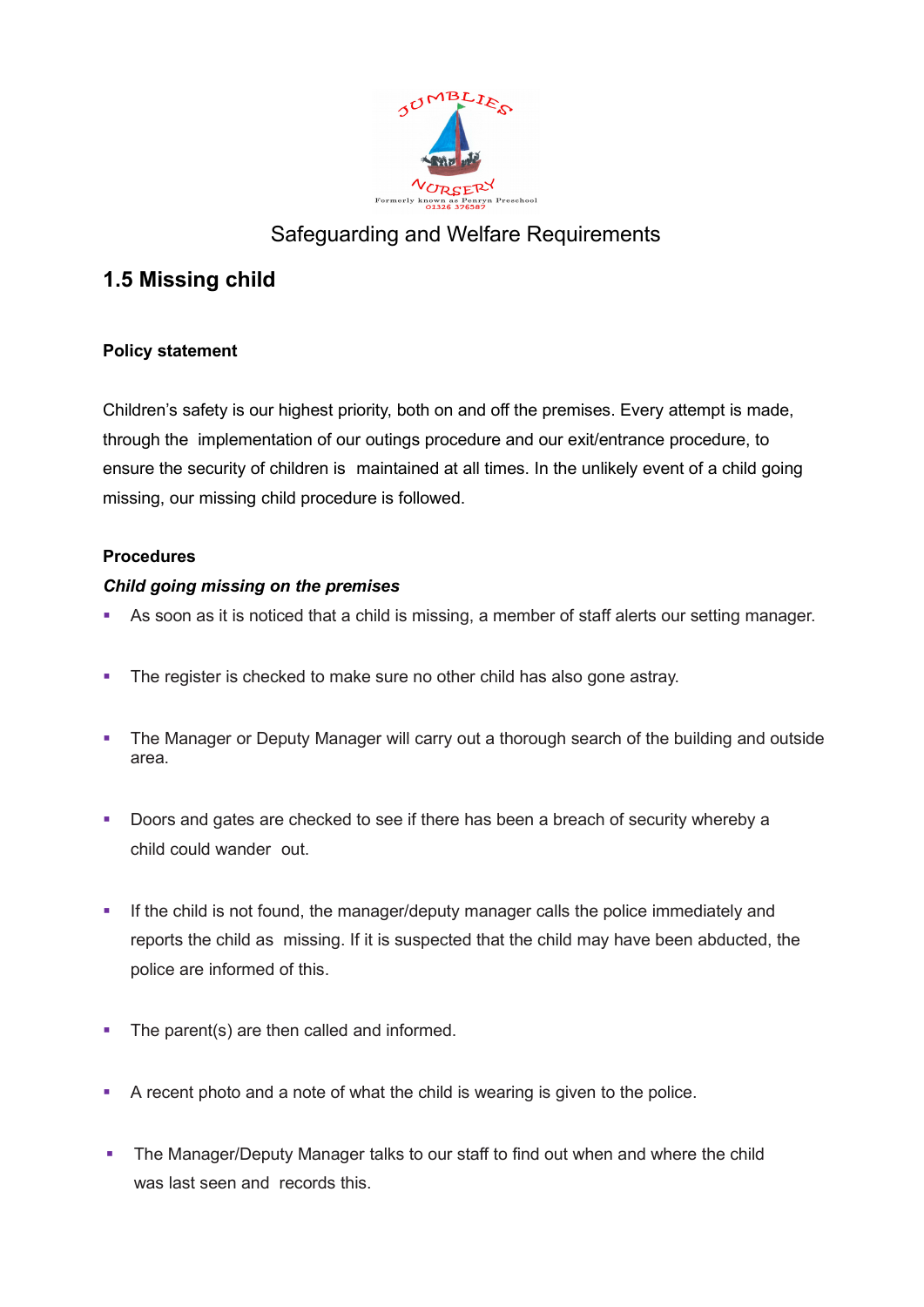The Manager/Deputy Manager contacts our chair and reports the incident. Our chair comes to the provision immediately to carry out an investigation, with our management team where appropriate.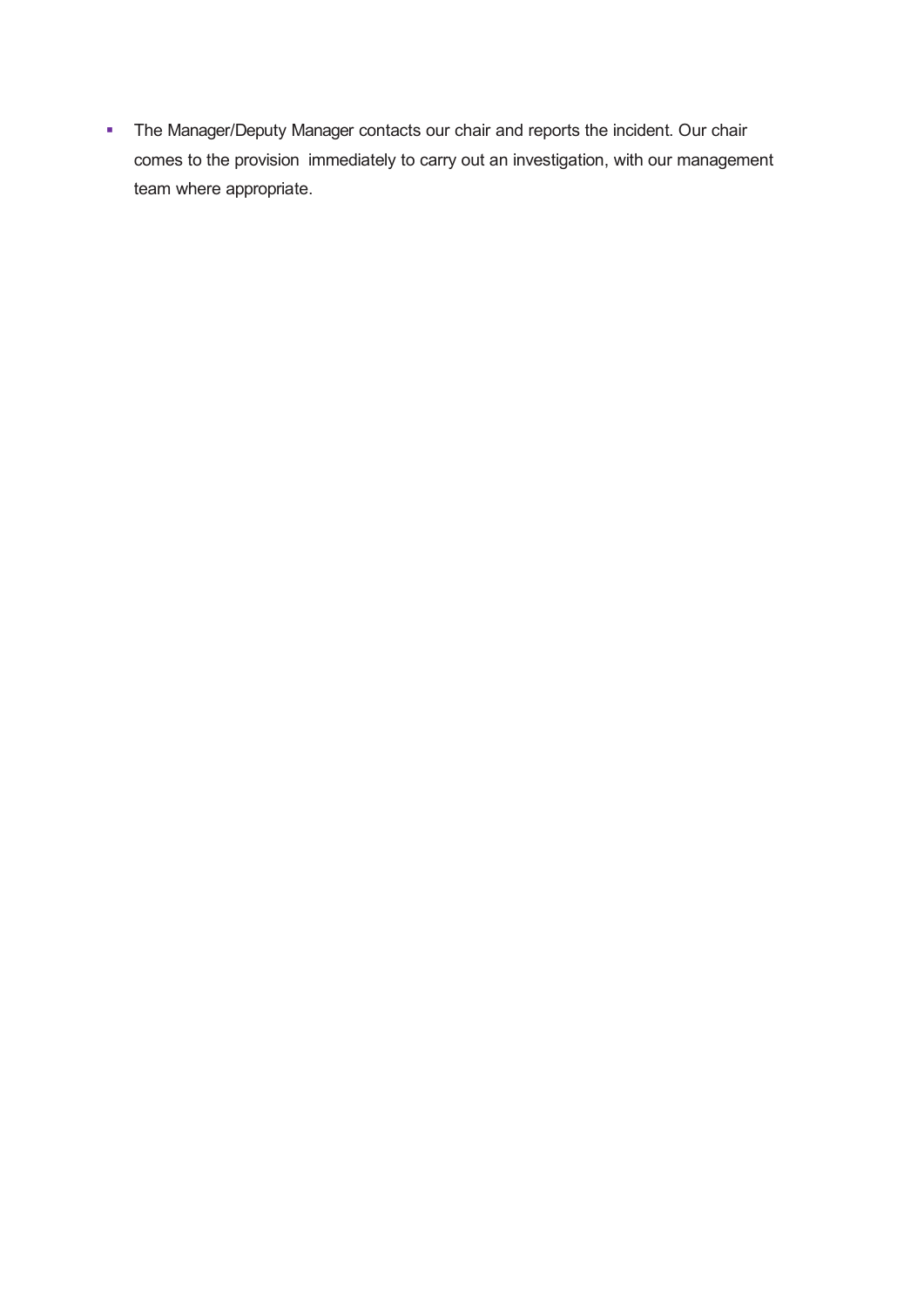#### *Child going missing on an outing*

This describes what to do when our staff have taken a small group on an outing, leaving our manager and/or other staff back in our setting premises. If our manager has accompanied children on the outing, the procedures are adjusted accordingly. What to do when a child goes missing from a whole group outing may be a little different, as parents usually attend and are responsible for their own child.

- As soon as it is noticed that a child is missing, the staff members on the outing ask children to stand with their designated carer and carry out a headcount to ensure that no other child has gone astray.
- One staff member searches the immediate vicinity, but does not search beyond that.
- Our senior staff member on the outing contacts the police and reports that child as missing.
- Our manager is contacted immediately (if not on the outing) and the incident is recorded.
- Our manager contacts the parent(s).
- Our staff take the remaining children back to the setting as soon as possible.
- According to the advice of the police, a senior member of staff, or our manager where applicable, should remain at the site where the child went missing and wait for the police to arrive.
- A recent photo and a description of what the child is wearing is given to the police.
- Our manager contacts our chair and reports the incident. Our chair comes to our premises immediately to carry out an investigation, with our management team (where appropriate).
- Our staff keep calm and do not let the other children become anxious or worried.

#### *The investigation*

- Ofsted are informed as soon as possible and kept up-to-date with the investigation.
- Our chair, carries out a full investigation, taking written statements from all our staff and volunteers who were present.
- Our manager, together with our chair speaks with the parent(s) and explains the process of the investigation.
- The parent(s) may also raise a complaint with us or Ofsted.
- **Each member of staff present writes an incident report detailing:** 
	- **-** The date and time of the incident.
	- **-** Where the child went missing from e.g. the setting or an outing venue.
	- **-** Which staff/children were in the premises/on the outing and the name of the staff member who was designated as responsible for the missing child.
	- **-** When the child was last seen in the premises/or on the outing, including the time it is estimated that the child went missing.
	- **-** What has taken place in the premises or on the outing since the child went missing.
	- **-** The report is counter-signed by the senior member of staff and the date and time added.
- A conclusion is drawn as to how the breach of security happened.